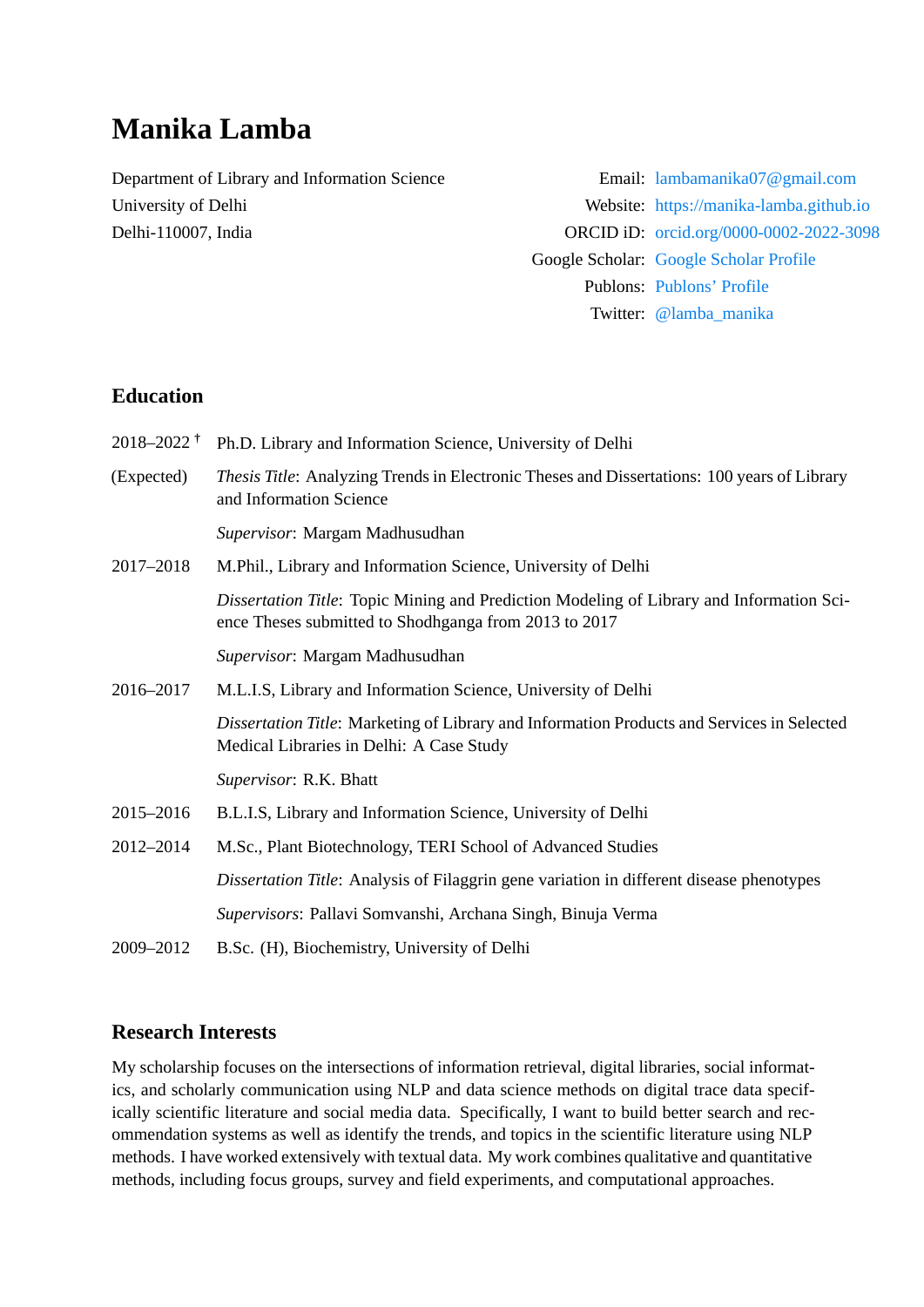### **Publications**

### **Authored Book**

- [1] **Manika Lamba** & Margam Madhusudhan. (2022). Text Mining for Information Professionals: An Uncharted Territory, Springer Nature. <https://doi.org/10.1007/978-3-030-85085-2>
	- [Author's Website for the Book](https://textmining-infopros.github.io/)
	- [GitHub Account with Reproducible Research Compendium](https://github.com/textmining-infopros)

### **Edited Book**

[1] **Manika Lamba**. (Ed.). (2022). Technological Advancements in Library Service Innovation, IGI Global. <https://doi.org/10.4018/978-1-7998-8942-7>

### **Journal Articles**

**†** indicates the student mentored by me for Masters dissertation

- [1] **Manika Lamba**, & Margam Madhusudhan. (2022). Text Mining Research in Libraries. (Under Review)
- [2] Carolyn Barnett, Michael Fitzgerald, Katie Krumholz, and **Manika Lamba**. Gender in the Journals: A Dataset of Gender and Politics Research. PS: Political Science & Politics, 55(3), 511-518. DOI:[10.1017/S1049096522000385](https://www.cambridge.org/core/journals/ps-political-science-and-politics/article/gender-research-in-political-science-journals-a-dataset/EB9C6E70D55EB291B1A7775357DB1024) (Equal Contribution).

Research documentation and data that support the findings of this study are openly available at the Harvard Dataverse at [https://doi.org/10.7910/DVN/UVWRTV.](https://dataverse.harvard.edu/dataset.xhtml?persistentId=doi:10.7910/DVN/UVWRTV)

- [3] Brady D. Lund, Ting Wang, Amrollah Shamsi, Jamilu Abdullahi, Abosede Awojobi, Dhruba Jyoti Borgohain, Gema Bueno de la Fuente, Gilberto Parra Huerta, Alireza Isfandyari-Moghaddam, Md. Anwarul Islam, Ali Akbar Khasseh, **Manika Lamba**, Endang Fitriyah Mannan, David Manyonga, Boya Nan, Bing Nie, Vasantha Raju N., Ravi Shukla, Nafiz Zaman Shuva, Rafaela Carolina da Silva, Eva Ugarte, Aliyu Olugbenga Yusuf. (2021). Barriers to Scholarly Publishing Among Library and Information Science Researchers: International Perspectives, Information Development. DOI: [10.1177/02666669211052522](https://journals.sagepub.com/doi/10.1177/02666669211052522)
- [4] **Manika Lamba**, Neha Kashyap**†** , & Margam Madhusudhan. (2021). Research Evaluation of Computer Science Departments: A Cohort Study of Indian Central Universities, Global Knowledge, Memory and Communication. DOI: [10.1108/GKMC-07-2020-0097](https://www.emerald.com/insight/content/doi/10.1108/GKMC-07-2020-0097/full/html?skipTracking=true)
- [5] K.C.Garg, **Manika Lamba**, & Rahul Kumar Singh. (2020). Bibliometric Analysis of papers published during 1992 to 2019 in DESIDOC Journal of Library and Information Technology, DESIDOC Journal of Library and Information Technology, 40(6), 396-402. DOI:[10.14429/djlit.40.06.15741](https://doi.org/10.14429/djlit.40.06.15741)
- [6] **Manika Lamba**. (2020). Research Productivity of Health Care Policy Faculty: A Cohort Study of Harvard Medical School, Scientometrics, 124(1), 107–130.DOI: [10.1007/s11192-020-03433-](https://link.springer.com/article/10.1007%2Fs11192-020-03433-5) [5](https://link.springer.com/article/10.1007%2Fs11192-020-03433-5)
- [7] **Manika Lamba**, & Margam Madhusudhan. (2020). Mapping of ETDs in ProQuest dissertations and theses (PQDT) global database (2014-2018), Cadernos BAD, 2019(1), 169–182. URL: <https://www.bad.pt/publicacoes/index.php/cadernos/article/view/2034/pdf>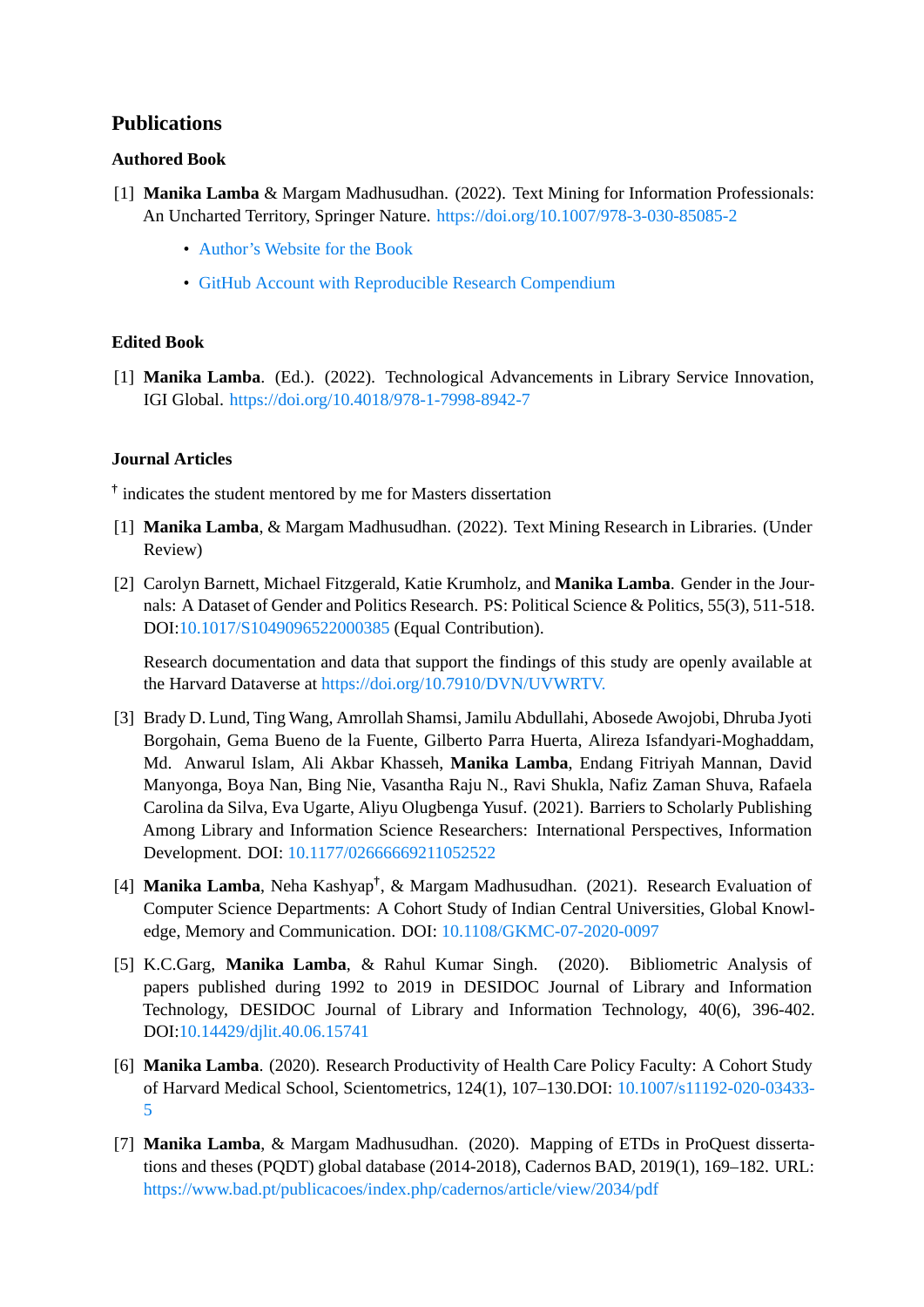- [8] **Manika Lamba**, & Margam Madhusudhan. (2019). Mapping of Topics in DESIDOC Journal of Library and Information Technology, India: a study, Scientometrics, 120(2), 477–505. DOI: [10.1007/s11192-019-03137-5](https://link.springer.com/article/10.1007%2Fs11192-019-03137-5)
- [9] **Manika Lamba**, & Margam Madhusudhan. (2019). Author-Topic Modeling of DESIDOC Journal of Library and Information Technology (2008-2017), India, Library Philosophy and Practice, e2593. URL: <https://digitalcommons.unl.edu/libphilprac/2593/>
- [10] **Manika Lamba**, & Margam Madhusudhan. (2019). Metadata Tagging and Prediction Modeling: Case Study of DESIDOC Journal of Library and Information Technology (2008-2017), India, World Digital Libraries, 12(1), 33–89. DOI: [10.18329/09757597/2019/12103](https://content.iospress.com/articles/world-digital-libraries-an-international-journal/wdl12103)
- [11] **Manika Lamba**. (2019). Marketing of academic health libraries 2.0: a case study, Library Management, 40(3/4), 155–177. DOI: [10.1108/LM-03-2018-0013](https://www.emerald.com/insight/content/doi/10.1108/LM-03-2018-0013/full/html)
- [12] **Manika Lamba**, & Margam Madhusudhan. (2018). Application of sentiment analysis in libraries to provide temporal information service: a case study on various facets of productivity, Social Network Analysis and Mining volume, 8:63. DOI: [10.1007/s13278-018-0541-y](https://link.springer.com/article/10.1007%2Fs13278-018-0541-y)

#### **Peer-Reviewed Conference Papers**

- [1] **Manika Lamba**. (2019). Text Analysis of ETDs in ProQuest Dissertations and Theses (PQDT) Global (2016-2018). In ICDL2019: Digital Transformation for an Agile Environment, New Delhi (pp. 734–745). New Delhi, India. [Download](https://www.teriin.org/events/icdl/pdf/ICDL_Confrence_Paper_Full.pdf)
- [2] **Manika Lamba**, & Margam Madhusudhan (2018). Metadata Tagging of Library and Information Science Theses: Shodhganga (2013-2017). In ETD 2018 Taiwan Beyond the Boundaries of Rims and Oceans: Globalizing Knowledge with ETDs. Taipei, Taiwan. [Download](https://zenodo.org/record/1475795#.YFyWUa8zbb0)
- [3] **Manika Lamba**, & R.K. Bhatt (2017). Marketing of LIS Products and Services in Select Medical Libraries of Delhi in Digital Environment: A Comparative Study. In 2nd International Conference of Asian Libraries: Expanding Digital Footprints: Role of Libraries & Information Centers, (pp. 179-192). New Delhi, India. [Download](https://zenodo.org/record/1475769#.X19gt2gzbb2)

#### **Book Chapters**

- [1] Margam Madhusudhan, & **Manika Lamba**. (2021). Subject librarians and their changing roles. In: Quality Library Services in New Era (pp. 88-96). Guwahati:EBH Publishers. [Download](http://doi.org/10.5281/zenodo.4721411)
- [2] **Manika Lamba**, & Margam Madhusudhan. (2019). New Paradigm in Library 2.0: Sentiment Analysis of Twitter. In Emerging Trends for SMART Libraries: A Festschrift in Honour of Professor V.P.Khare in Four Volumes (pp. 195-201). Delhi:Shree Publications, and Distributors. **[Download](https://zenodo.org/record/3241749#.X19h7mgzbb2)**
- [3] **Manika Lamba**. (2019). Marketing of University College of Medical Sciences Library, University of Delhi: a Study. In Innovative Librarianship through ICT Tools and Technology (pp. 1-11). Delhi:Shree Publishers and Distributors. [Download](https://zenodo.org/record/1475769#.X19ic2gzbb2)
- [4] **Manika Lamba**, & Margam Madhusudhan. (2018). Application of Topic Mining and Prediction Modeling Tools for Library and Information Science Journals. In Library Practices in Digital Era: Festschrift in Honor of Prof. V Vishwa Mohan (pp. 395-401). Hyderabad:BS Publications. [Download](https://zenodo.org/record/1298739#.X19jM2gzbb2)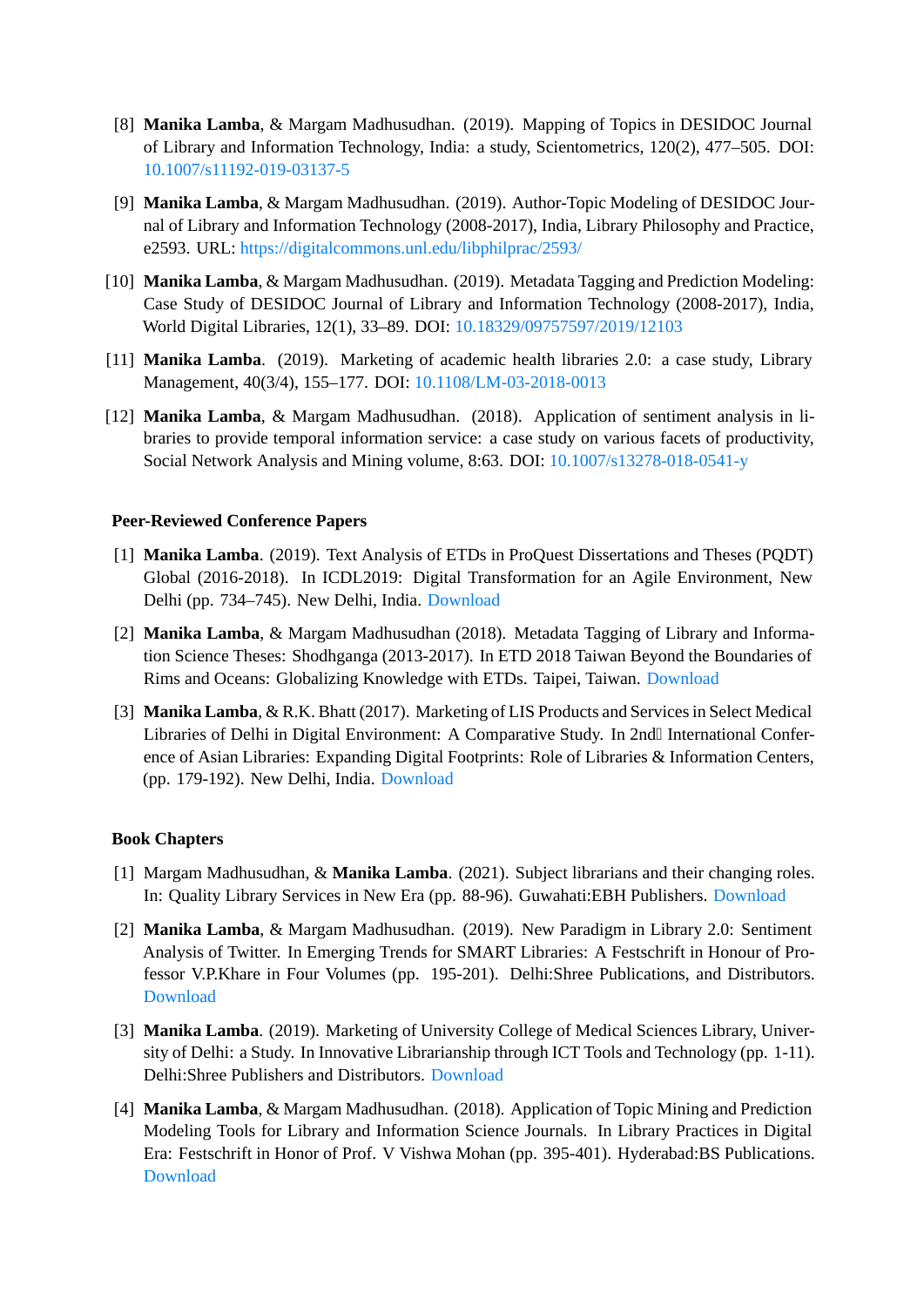#### **Panel Papers**

[1] Bhakti Gala, Kai Wah Samuel Chu, Md. Anwarul Islam, Syeda Hina Batool, Raj KumarBhardwaj, Man Yi Helen Chan, **Manika Lamba**, and Prasadi Kanchana Jayasekara. (2022). Health Information Crisis During COVID-19 in the South Asian Region: Challenges, Experiences, Resilience, and Collaborative Efforts. In 85th Annual Meeting of ASIS&T, Pittsburgh.

#### **Posters**

[1] Man Yi Helen Chan, Kai Wah Samuel Chu, Bhakti Gala, Md. Anwarul Islam, Syeda Hina Batool, Raj KumarBhardwaj, Prasadi Kanchana Jayasekara, and **Manika Lamba**. (2022). Equipping Students and Beyond with Sound COVID-19 Knowledge to Survive and Thrive Despite the Pandemic. (Under Review)

#### **Others**

- [1] **Manika Lamba**. (2021). South Asia Chapter Newsletter. Vol. 1 Issue 1. https://www.flipsnack.com/manikalamba/salaam-namaste-ayubowan/full-view.html
- [2] **Manika Lamba**. (2022). South Asia Chapter Newsletter. Vol. 1 Issue 1. https://www.flipsnack.com/manikalamba/salaam-namaste-ayubowan-newsletter-2022-vol-1-no-2.html

### **Talks**

*Invited*

| October 2022   | Lecture on Topic Modeling and<br><b>Network Analysis</b>                                                                                       | University of Hawaii                                                       | Zoom |
|----------------|------------------------------------------------------------------------------------------------------------------------------------------------|----------------------------------------------------------------------------|------|
| 8 October 2022 | <b>Sentiment Analysis using R</b>                                                                                                              | <b>RLadies Gaborone</b>                                                    | Zoom |
| 27 April 2022  | <b>Topic Modeling with R</b>                                                                                                                   | RLadies Urmia (Iran)                                                       | Zoom |
| 18 Dec 2021    | <b>Acceleration of Health Information</b><br><b>Literacy: Preparing Multi-Lingual</b><br><b>COVID-19 Contents for South Asia Region</b>        | University of Dhaka,<br>Bangladesh                                         | Zoom |
| Organized      |                                                                                                                                                |                                                                            |      |
| 29 June 2022   | <b>Author Carpentry: Persistent Access for</b><br><b>Research Outputs with Digital Object</b><br><b>Identifiers Workshop</b><br>Sessions 1 & 2 | <b>IFLA Science &amp;</b><br><b>Technology Libraries</b><br><b>Section</b> | Zoom |
| 22 June 2022   | <b>Author Carpentry: Identifying Reputable</b><br>OA Journals Workshop Sessions 1 & 2                                                          | <b>IFLA Science &amp;</b><br><b>Technology Libraries</b><br><b>Section</b> | Zoom |
| 31 May 2022    | 3rd ASIS&T SIG-III Café Meet                                                                                                                   | <b>ASIS&amp;T SIG-III</b>                                                  | Zoom |
| 17 Mar 2022    | 2nd ASIS&T SIG-III Café Meet                                                                                                                   | <b>ASIS&amp;T SIG-III</b>                                                  | Zoom |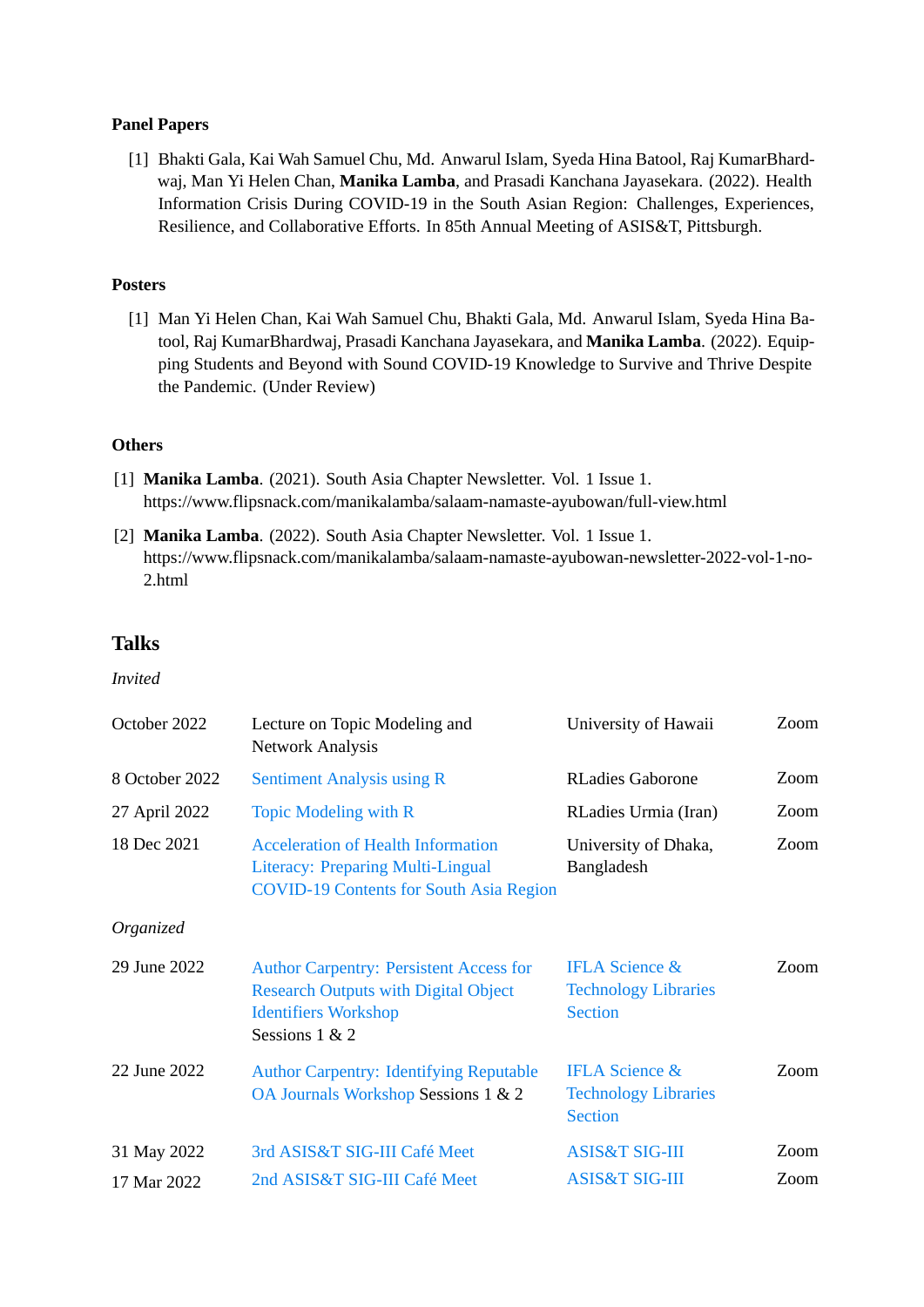| 5 Feb 2022  | <b>Health Information Literacy -</b><br><b>Content Creation during the COVID</b><br><b>Infodemic</b> | <b>IFLA Science &amp;</b><br><b>Technology Libraries</b><br><b>Section</b> | Zoom |
|-------------|------------------------------------------------------------------------------------------------------|----------------------------------------------------------------------------|------|
| 20 Jan 2022 | 1st ASIS&T SIG-III Café Meet                                                                         | <b>ASIS&amp;T SIG-III</b>                                                  | Zoom |
| 15 Dec 2021 | The Carpentries & Author Carpentry                                                                   | <b>IFLA Science &amp;</b><br><b>Technology Libraries</b><br><b>Section</b> | Zoom |

### **Current Working Projects**

- [1] Enabling interactive exploration of rich scientific multigraphs with Neo4j Bloom with Stanislava Gardasevic, Alec McGail, and Jodi Schneider
- [2] Dealing with COVID-19 and Saving People's Lives in South Asia (SA) Areas and Beyond with Bhakti Gala, Helen Chan, Hina Batool, Md Anwarul Islam, Prasadi Kanchana Jayasekara, Raj Bhardwaj, Sam Chu
- [3] Gender Research in Political Science: Topics, Trends and Networks with Carolyn Barnett, Michael Fitzgerald, Katie Krumholz, and Kathleen Rogers (Working Paper) (Equal contribution)
- [4] An Experimental Design on the Relationship between COVID-19 Misinformation and Protective Behavior with Chen-Shuo Hong, Funded by SICSS (Data analysis in progress) (Equal contribution)
- [5] Thanking the world: Investigating sources of support and sentiments in theses and dissertations with Hendrik Erz (Data analysis in progress) (First author)

### **Contributed Presentations**

- [1] **Manika Lamba**. (2021). Analyzing Trends in Electronic Theses and Dissertations: 100 years of Library and Information Science (oral presentation), [84th Annual meeting of the Association](https://www.asist.org/am21/) [for Information Science and Technology](https://www.asist.org/am21/), October 2021.
- [2] **Manika Lamba**. (2021). Analyzing Trends in Electronic Theses and Dissertations: 100 years of Library and Information Science (oral presentation), [ACM/IEEE Joint Conference on Digital](https://2021.jcdl.org/) [Libraries \(JCDL\)](https://2021.jcdl.org/), September 2021.
- [3] **Manika Lamba**. (2021). Exploratory Text Analysis of Electronic Theses and Dissertations (oral presentation), [iSchool Conference \(Virtual\),](https://ischools.org/iConference) March 2021.
- [4] **Manika Lamba**. (2019). Text Analysis of ETDs in ProQuest Dissertations and Theses (PQDT) Global (2016-2018) (oral presentation), [ICDL2019: Digital Transformation for an Agile Envi](https://www.teriin.org/events/icdl/)[ronment,](https://www.teriin.org/events/icdl/) New Delhi, India, November 2019.
- [5] **Manika Lamba**, & Margam Madhusudhan. (2019). Mapping of ETDs in ProQuest dissertations and theses (PQDT) global database (2014-2018) (video presentation), [22nd International Sympo](http://etd2019.upt.pt/)[sium on Electronic Theses and Dissertations – ETD 2019](http://etd2019.upt.pt/), Porto, Portugal, November 2019.
- [6] **Manika Lamba**,& Margam Madhusudhan. (2018). Metadata Tagging of Library and Information Science Theses: Shodhganga (2013-2017) (oral presentation), [ETD 2018 Taiwan Beyond the](http://etd2018.ncl.edu.tw/en/)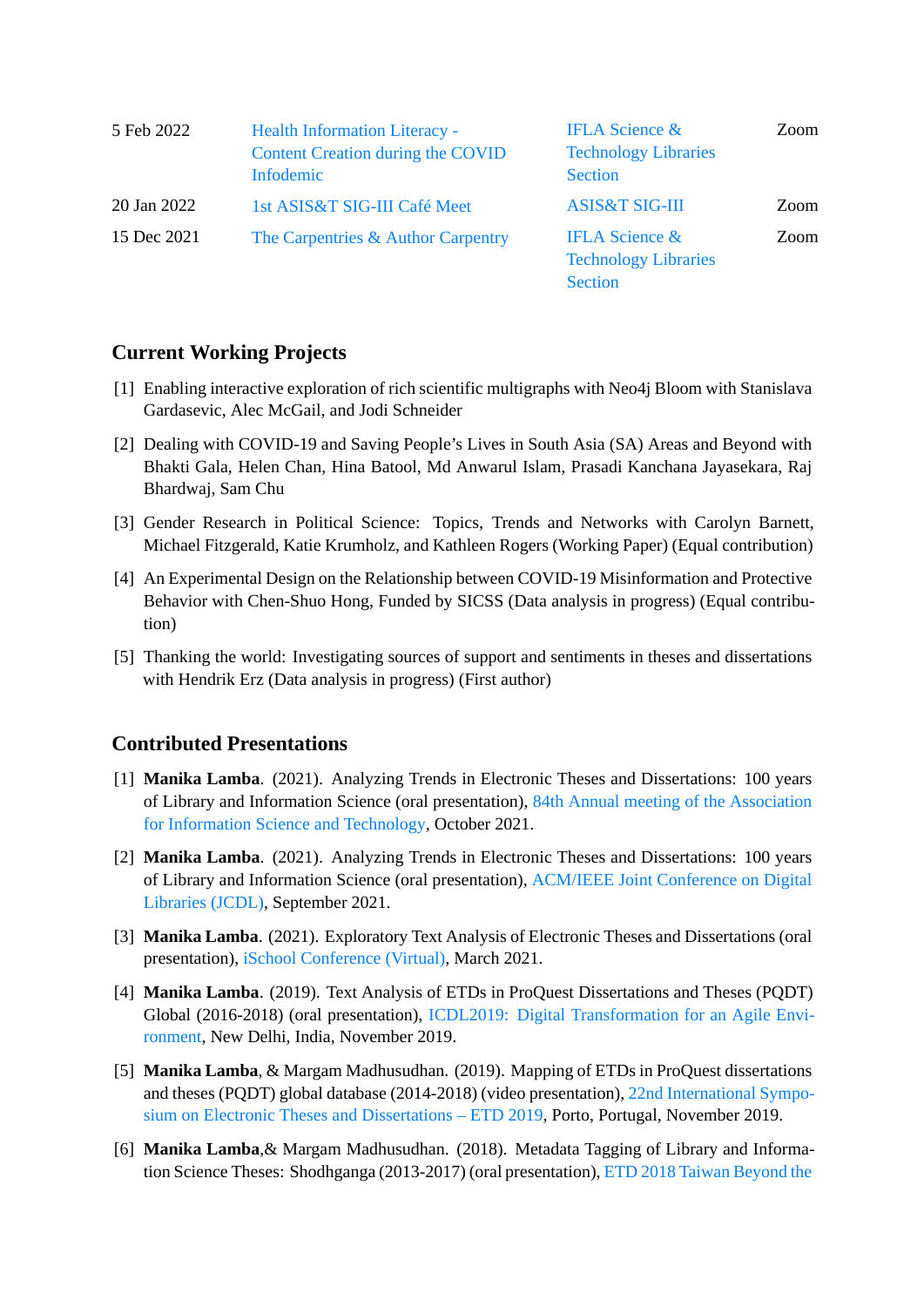[Boundaries of Rims and Oceans: Globalizing Knowledge with ETDs](http://etd2018.ncl.edu.tw/en/), Taipei, Taiwan, September 2018.

[7] **Manika Lamba**. (2017). Marketing of LIS Products and Services in Select Medical Libraries of Delhi in Digital Environment: A Comparative Study (oral presentation), [2nd International](https://www.jmi.ac.in/upload/EventDetail/ical2017_brochure_2017october26_28.pdf) [Conference of Asian Libraries: Expanding Digital Footprints: Role of Libraries & Information](https://www.jmi.ac.in/upload/EventDetail/ical2017_brochure_2017october26_28.pdf) [Centers,](https://www.jmi.ac.in/upload/EventDetail/ical2017_brochure_2017october26_28.pdf) New Delhi, India, October 2017.

### **Selected Honors, Awards, Fellowships, and Fundings**

| 2022 | Received 1,050 Euro to cover travel expenses to attend the Bremen International Grad-   |
|------|-----------------------------------------------------------------------------------------|
|      | uate School of Social Sciences (BIGSSS) Summer Schools in Computational Social          |
|      | Science at Groningen, Netherlands                                                       |
| 2022 | Received \$5000 (US) from Princeton University under the Data Driven Social Science     |
|      | (DDSS) initiative                                                                       |
| 2021 | Selected to receive Indian Council of Social Science Research (ICSSR) Doctoral Fel-     |
|      | lowship for two years                                                                   |
| 2021 | Received \$2000 (US) from NSF, Science of Science and Computational Discovery Lab       |
|      | to support the proposed project on "Enabling interactive exploration of rich scientific |
|      | multigraphs with Neo4j Bloom" (with Stanislava Gardasevic, Alec McGail, and Jodi        |
|      | Schneider)                                                                              |
| 2021 | Selected to attend Doctoral Consortium and Conference of ACM/IEEE Joint Confer-         |
|      | ence on Digital Libraries with fully waived registration fees                           |
| 2021 | Selected to attend Doctoral Colloquium of 84th Annual Meeting of the Association for    |
|      | <b>Information Science and Technology</b>                                               |
| 2021 | Received fully waived registration fees to attend IFLA World Library and Information    |
|      | <b>Congress 2021</b>                                                                    |
| 2021 | Received \$8000 (US) from Association for Information Science & Technology              |
|      | (ASIS&T) to support the proposed project on "Dealing with COVID-19 and Saving           |
|      | People's Lives in South Asia (SA) Areas and Beyond" (with Bhakti Gala, Helen Chan,      |
|      | Hina Batool, Md Anwarul Islam, Prasadi Kanchana Jayasekara, Raj Bhardwaj, Sam           |
|      | Chu)                                                                                    |
| 2021 | Received an honorarium to provide my feedback on the structure, audience, format,       |
|      | and content of the Public Communication of Science Scoping Workshop to identify         |
|      | the areas of the course that need to be developed. It was organized by the Ethics Team  |
|      | (Public Policy Program) as a part of Learning at The Alan Turing Institute              |
| 2021 | Received fully waived registration fees to attend Special Library Association (SLA)     |
|      | 2021 Virtual Conference                                                                 |
| 2021 | Received fully waived registration fees to attend the Networks 2021. The waiver was     |
|      | made possible by the International Network for Social Network Analysis, the Network     |
|      | Science Society, and the Indiana University Network Science Institute                   |
| 2021 | Received fully waived registration fees to attend Research Data Access and Preser-      |
|      | vation (RDAP) 2021 Summit. It was funded by Figshare, Northeastern University           |
|      | Library, and Syracuse University iSchool                                                |
| 2021 | Selected to attend Doctoral Colloquium and full iSchool Conference 2021 with fully      |
|      | waived registration fees funded by U.S. National Science Foundation                     |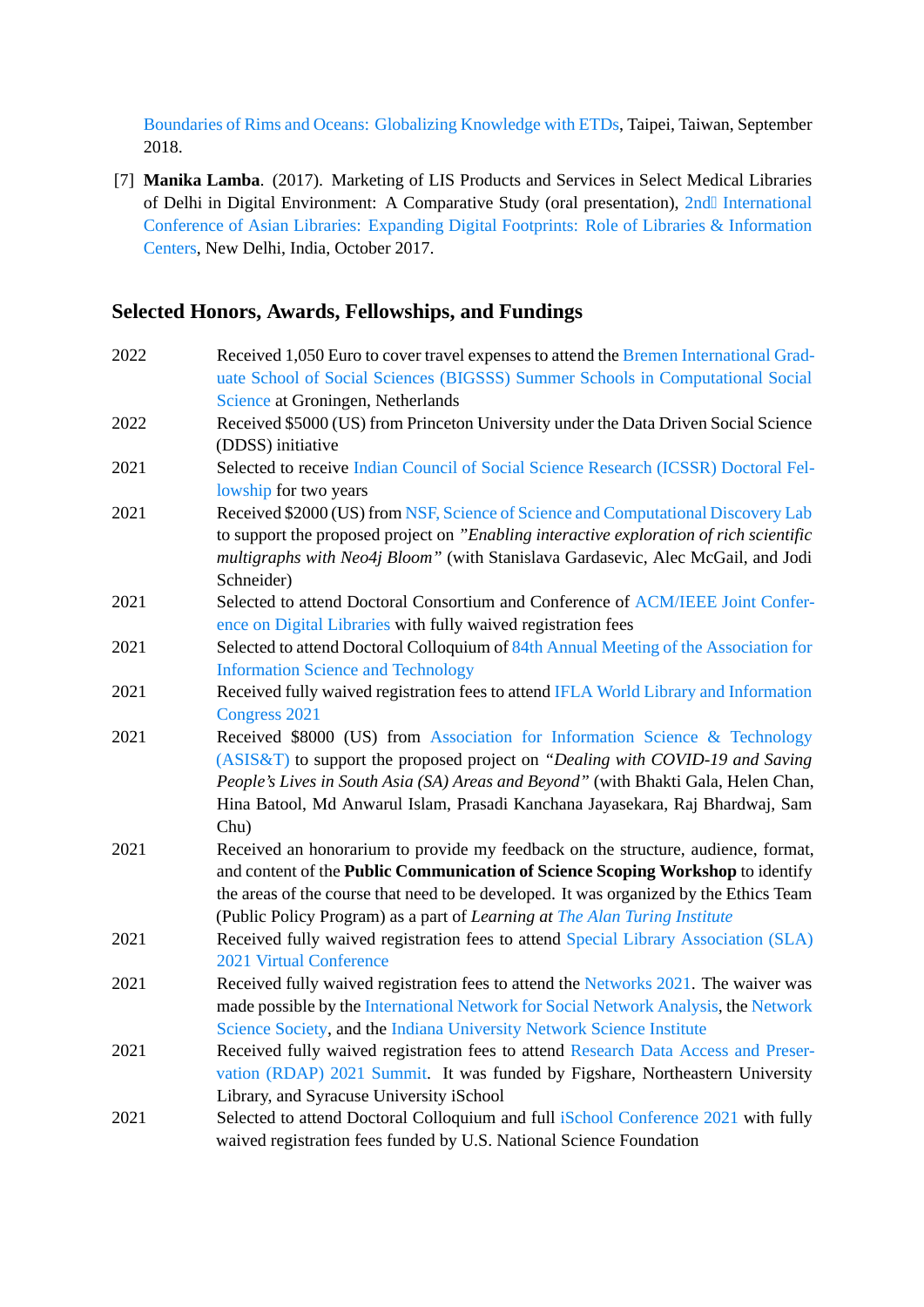| Received fully waived registration fees to attend Special Library Association (SLA)   |
|---------------------------------------------------------------------------------------|
| 2020 Virtual Conference. Contributed a blog article on "AlphaSense: Case Study of     |
| an Artificial Intelligence Search Engine in Business" session which was attended at   |
| the conference                                                                        |
| Received \$600.48 (US) in Amazon Mechanical Turk credits from SICSS to support        |
| proposed research on "An Experimental design on the Relationship between COVID-       |
| 19 misinformation and Protective Behavior" (with Chen-Shuo Hong)                      |
| Received Best Paper Award at ICDL 2019, New Delhi                                     |
| Received UGC Non-NET Scholarship                                                      |
| Featured in Information Professionals Share their Top Tips for 2019 blog by Copyright |
| Clearance Center (CCC)                                                                |
| Secured first position in M.Phil. in Library and Information Science                  |
| Received free student registration of \$3,000 (NTD) to attend ETD 2018 conference at  |
| Taipei, Taiwan                                                                        |
| Cleared National Eligibility Test (UGC NET or NTA-UGC-NET) four times in January      |
| 2017 (certificate no: 172018291), November 2017 (certificate no: 172036059), July     |
| 2018 (certificate no: 181045230), and December 2018 (certificate no: 182034780)       |
| that determines the eligibility for the post of Assistant Professorship in India      |
|                                                                                       |

# **Services and Professional Activities**

### **Elected Positions**

| 2021-2025 | <b>Standing Committee</b><br>Member              | <b>IFLA Science and Technology Libraries Section</b>                            |
|-----------|--------------------------------------------------|---------------------------------------------------------------------------------|
| 2021-2022 | Secretary/Treasurer                              | SIG Organizational Information Management, ASIS&T                               |
| 2021-2022 |                                                  | Cabinet Representative SIG Digital Libraries, ASIS&T                            |
|           | 2021-Present Newsletter Officer<br>and Webmaster | Association for Information Science & Technology<br>(ASIS&T) South Asia Chapter |

### **Editorial Services**

|                 | 2021-Present Editor-in-Chief   | International Journal of Library and Information Services<br>(IJLIS), IGI Global |
|-----------------|--------------------------------|----------------------------------------------------------------------------------|
| Aug–Oct<br>2019 | Volunteered<br>Editor-at-large | dh+lib (an ACRL Digital Humanities Interest Group project)                       |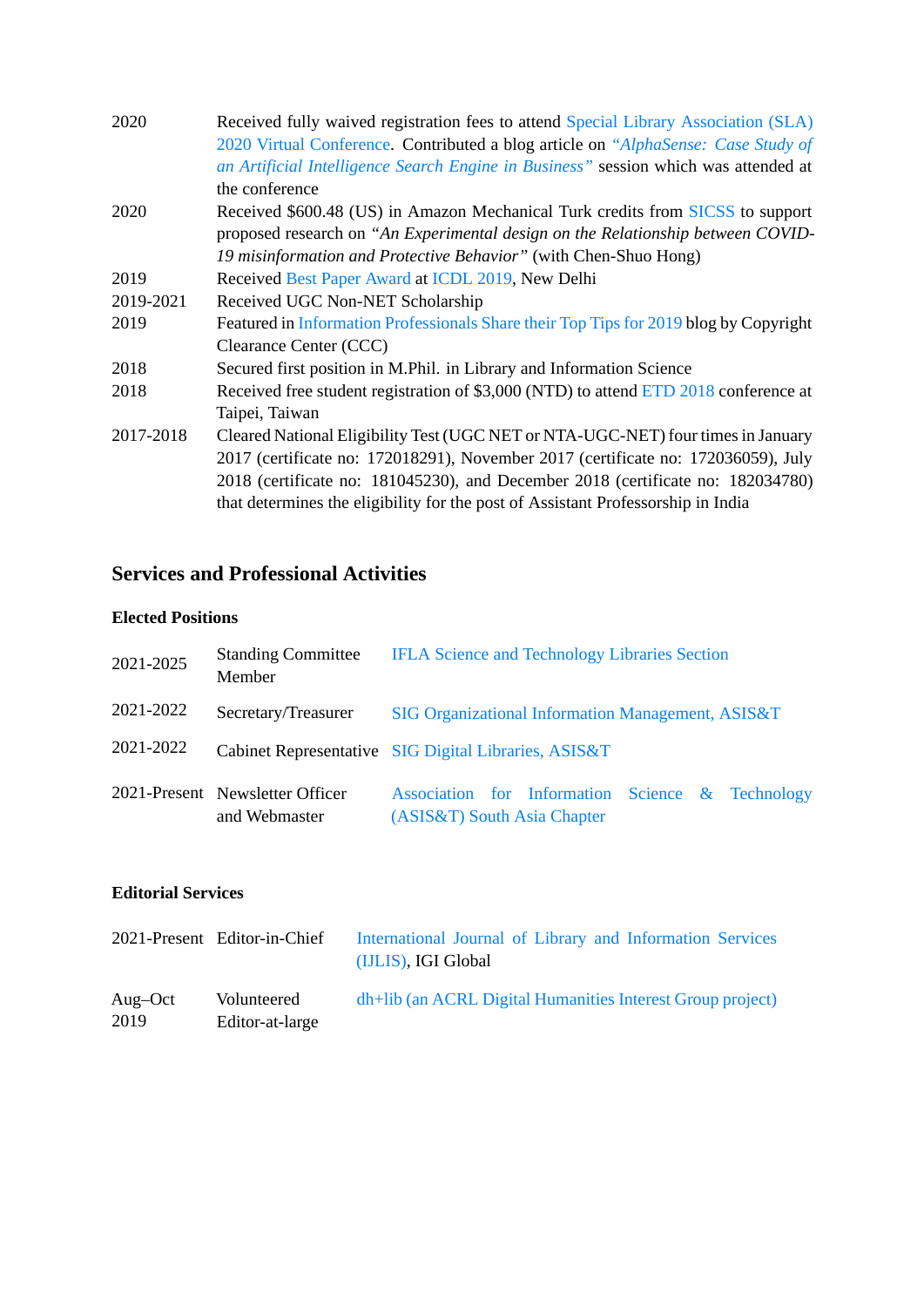#### **Volunteered Positions**

|                         | Development<br>Sub-Committee      | 2021-Present Chair of Professional IFLA Science and Technology Libraries Section |
|-------------------------|-----------------------------------|----------------------------------------------------------------------------------|
| 2021                    | <b>Awards Committee</b><br>Member | Judged Pitch Talk Award for Networks 2021                                        |
| 2021-Present Multimedia | Subcommittee                      | <b>Information Matters Students Board</b>                                        |

### **Invited Positions**

| 2022                 | Jury<br>(Senior Primary<br>Group) | International Digital Story Writing Competition: AI and Health<br>& COVID-19: Imagine, Create & Share      |
|----------------------|-----------------------------------|------------------------------------------------------------------------------------------------------------|
| 2022                 | Jury                              | Journal of the Association for Information Science and Technol-<br>ogy (JASIST) Best Paper Award Committee |
| 2021                 | Invited                           | 5th Library Technology Conclave (LTC2021) for Social Media                                                 |
|                      | <b>Discussant</b>                 | Research session, Video 1 and 2                                                                            |
| 2020-Present Program |                                   | The Digital Marketing & eCommerce Conference                                                               |
|                      | Committee                         |                                                                                                            |
|                      | Member                            |                                                                                                            |
| Sep 2019             | Invited Attendee                  | ProQuest Day, Aloft Hotel Aerocity, Delhi                                                                  |

### **Reviewing Services**

*†* indicates reviewing for multiple times

[ELI Annual Meeting 2020](https://www.youracclaim.com/badges/5a578bcf-52b8-45c1-bbb5-9397b99f361e/linked_in) by EDUCAUSE, Plos One, Neurosciences, Journal of Big Data**†** , IEEE Access**†** , Journal of Medical Internet Research**†** , JMIR Medical Informatics, JMIR Public Health and Surveillance, Scientometrics**†** , Journal of Information Science**†** , Global Knowledge, Memory and Communication**†** , Journal of International Medical Research**†** , Complexity, Library Hi-Tech, Information Discovery and Delivery**†** , International Journal of Library and Information Services**†** , Network Modeling Analysis in Health Informatics and Bioinformatics**†** , DESIDOC Journal of Library and Information Technology**†** , Library Quarterly, International Journal of Information Technology & Decision Making, International Journal of Technology, Knowledge, and Society**†** , Library Philosophy and Practice, Academia Letters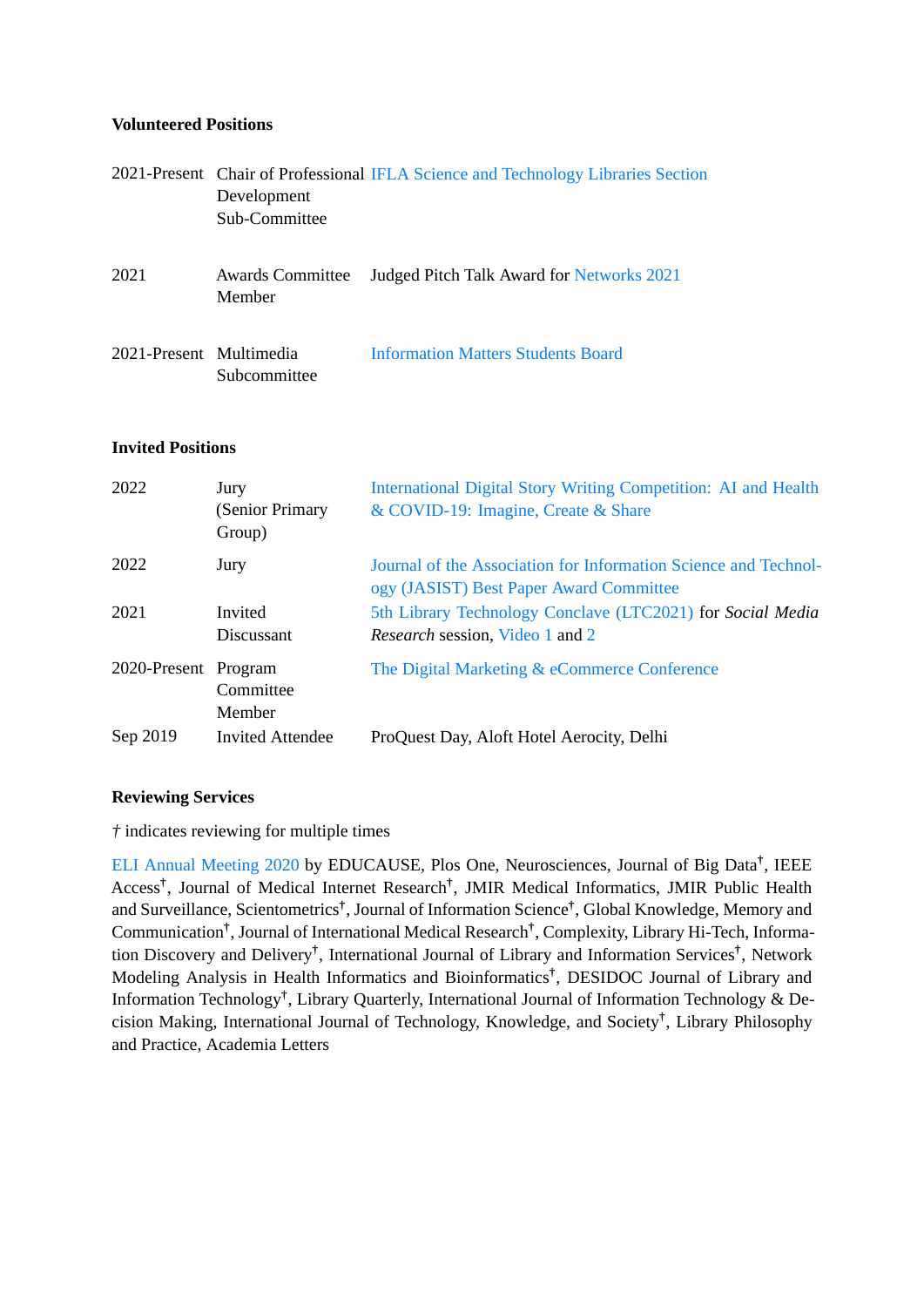#### **Professional Memberships**

- Life Member [Indian Library Association](https://ilaindia.co.in/)
- 2021–Present [Special Libraries Association \(SLA\)](https://www.sla.org/)
- 2021–Present [Association for Information Science and Technology \(ASIS&T\)](https://www.asist.org/)
- 2020–2021 [Research Data Access and Preservation Association \(RDAP\), Inc.](https://rdapassociation.org/)
- 2015–Present [Delhi University Library Science Students' Association \(DULSA\)](http://dlis.du.ac.in/dulsa.html)

### **Additional Training**

2022 Selected to attend the [Bremen International Graduate School of Social Sciences](http://janlo.de/bigssscss/) [\(BIGSSS\) Summer Schools in Computational Social Science](http://janlo.de/bigssscss/) for two-weeks at Groningen, Netherlands. It is funded by the Volkswagen Foundation (project 92 145 "BIGSSS Summer Schools in Computational Social Sciences: Data-driven Modeling of Conflicts, Migration, and Social Cohesion") 2021 Selected to attend two weeks [Science of Science Summer School \(S4\)](https://scienceofscience.org/s4/) which was funded by NSF's Collaborative Research: Social Dynamics of Knowledge Transfer Through Scientific Mentorship and Publication. The acceptance rate was 19% 2021 Attended [Data Science Summer School](https://socialdatascience.network/summerschool.html) by Hertie School, [Data Science Lab](https://www.hertie-school.org/en/datasciencelab) 2021 Attended [use!R 2021](https://user2021.r-project.org/) Conference. useR! conferences are non-profit conferences organized by community volunteers for the community, supported by the R Foundation 2021 Selected to attend the [Digital Humanities & Research Software Engineering Summer](https://www.eventsforce.net/turingevents/frontend/reg/thome.csp?pageID=23222&eventID=72&traceRedir=2) [School.](https://www.eventsforce.net/turingevents/frontend/reg/thome.csp?pageID=23222&eventID=72&traceRedir=2) It was a one-week summer school that involved 5 intensive training days to gain thorough understanding of the role of a Research Software Engineer in Digital Humanities research. It was organized by [The Alan Turing Institute](https://www.turing.ac.uk/) 2021 Selected to attend the [1st Social ComQuant Summer School.](https://socialcomquant.ku.edu.tr/summer-school-2021/) It was an intensive research-based summer program in computational social science It was organized by [Social ComQuant](https://socialcomquant.ku.edu.tr/) and funded by the European Union's Horizon 2020 research and innovation program under grant agreement no 952128. The acceptance rate for the summer school was 30% 2021 Selected to attend the [Text Analysis Pedagogy Institute](https://labs.jstor.org/tapi/) led by JSTOR Labs in partnership with The University of Virginia (2021) and The University of Arizona (2022) with the funding from the *National Endowment for the Humanities*. I undertook the following [Courses]((http://labs.jstor.org/tapi-courses/)): (1) Machine Learning by Grant Glass (Ph.D. candidate, University of North Carolina at Chapel Hill); (2) Topic Modeling by Rafael Alvarado (Associate Professor,University of Virginia); and (3) Visualizing Humanities Data by Zoe LeBlanc (Postdoctoral Associate, Princeton University)